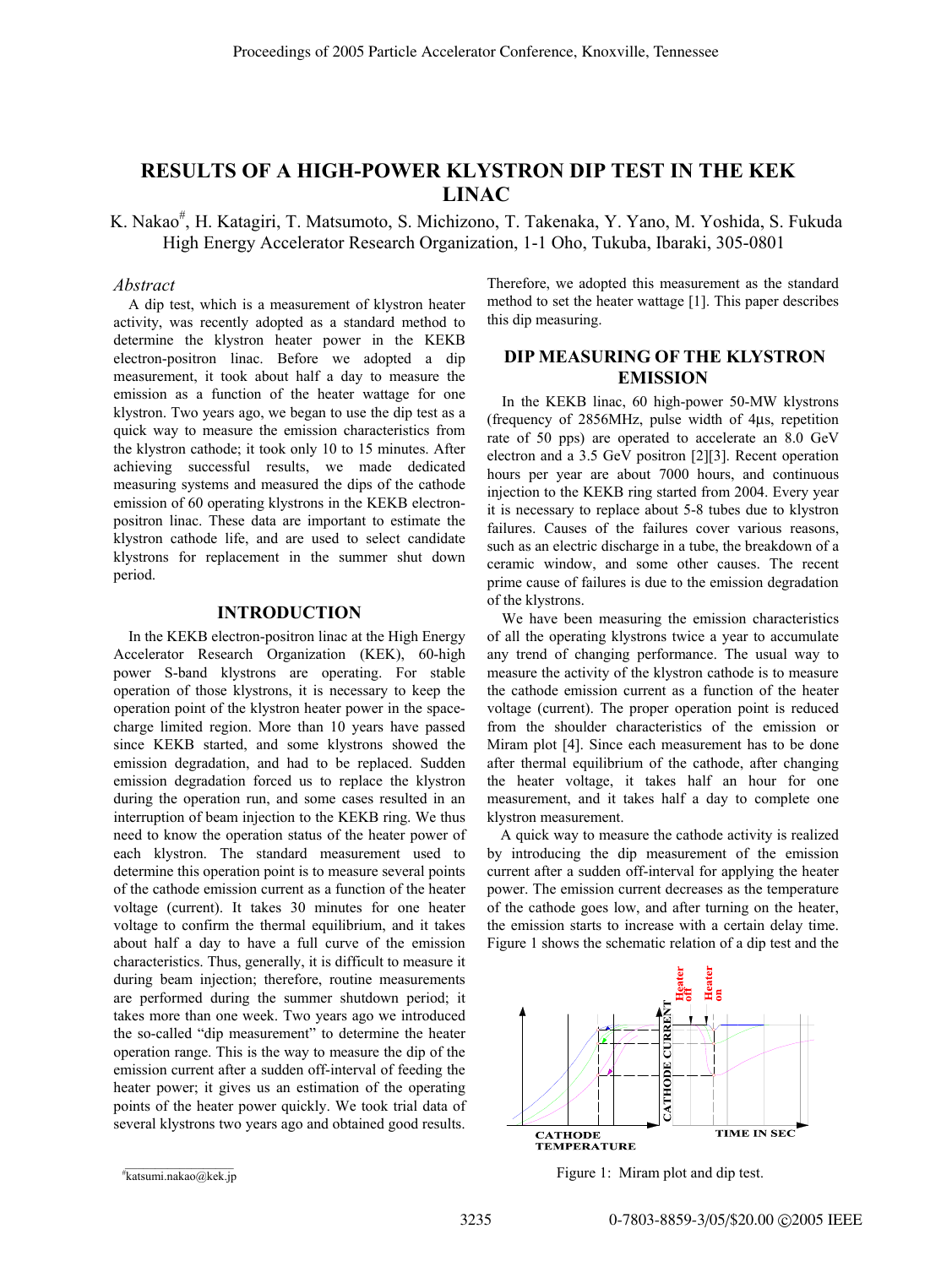Miram plot. As shown in figure 1, the depth of the dip relates the operating point of the cathode. The deeper is the dip, the nearer is the operating point to the shoulder region of the emission characteristic: improper setting. Thus, once after the heater wattage is properly set, the changes of the depth of the dip give us the changes of the cathode activity.

Though the dip measurement is an old technique for tube technology [5], few applications to the high-power klystron are conducted[6], since a heater turn-off during high-voltage operation is possibly harmful to the tube; in serious cases it reduces to tube failure. In fact, a too-long turn-off time causes an excessive high voltage due to impedance mismatching of a line-type modulator. We carefully tried to test and change the interlock sequence to precede the dip measurement.



Figure 2: Equipment of dip test.

#### **DESCRIPTION OF THE DIP TEST**

After the successful trial test shown in the report of 2003, Linear Accelerator Meeting [1], we made a dedicated dip testing equipment, which consisted of a digital oscilloscope, a digital voltage meter and a mobile computer to control the oscilloscope and save data automatically by the Lab-View program through GPIB; it was possible to conduct a quick measurement [7]. We

turned on and off the heater power by manually handling the NFB and inactivating the interlock sequence. The turn-off time was 60 seconds for a 50-MW klystron. A block diagram of the dip-measuring equipment is shown in Fig. 2. We aimed to make a compact system, which was mounted on a small desk with wheels; we could carry it easily in the long klystron gallery. The dip measuring time was about 15min for the 50-MW klystron, including to the recovering time to the initial thermal equilibrium. The net time of the dip measurement was only the 5 min. This quick measurement enabled us to conduct it during the short transient interval of the injection mode. Full measuring of the Miram plot, which obtains data of pointby-point heater wattage, was only performed just before the summer and winter shutdowns. After employing the dip measurement, we could diagnose the status of the each klystron easily. If a dip measurement showed a significant change, a confirmation by measuring the direct Miram plot was performed during the short maintenance time every two weeks.

 We used 2 pieces of equipment for dip measurements of all 60 klystrons during the short maintenance time and long shutdown time. The operating heater voltage was 110V (step-down voltage of heater transformer was about 5:1) at the applied voltage of 270 kV (the usual operating voltage is 290-300 kV). The reason why we set to the lower value than operation voltage was to avoid any excessive high voltage during the temperature-limited region operation when the heater was off. It took about 2 to 3 days for all dip measuring at the KEK linac.

#### **RESULT OF DIP MEASUREMENTS**

Figure 3 shows examples of the dip test of one third klystrons set in the klystron galley. The vertical axis indicates the depth of a dip, expressed by percentage of the variation. In figure 3, bars show the values of the past 4 or 5 measurements, as shown in the legend of the figure. It is necessary to pay attention to the fact that our klystron cathodes employ the scandate cathode, which does not



Figure 3: Result of dip test on klystron gallery.